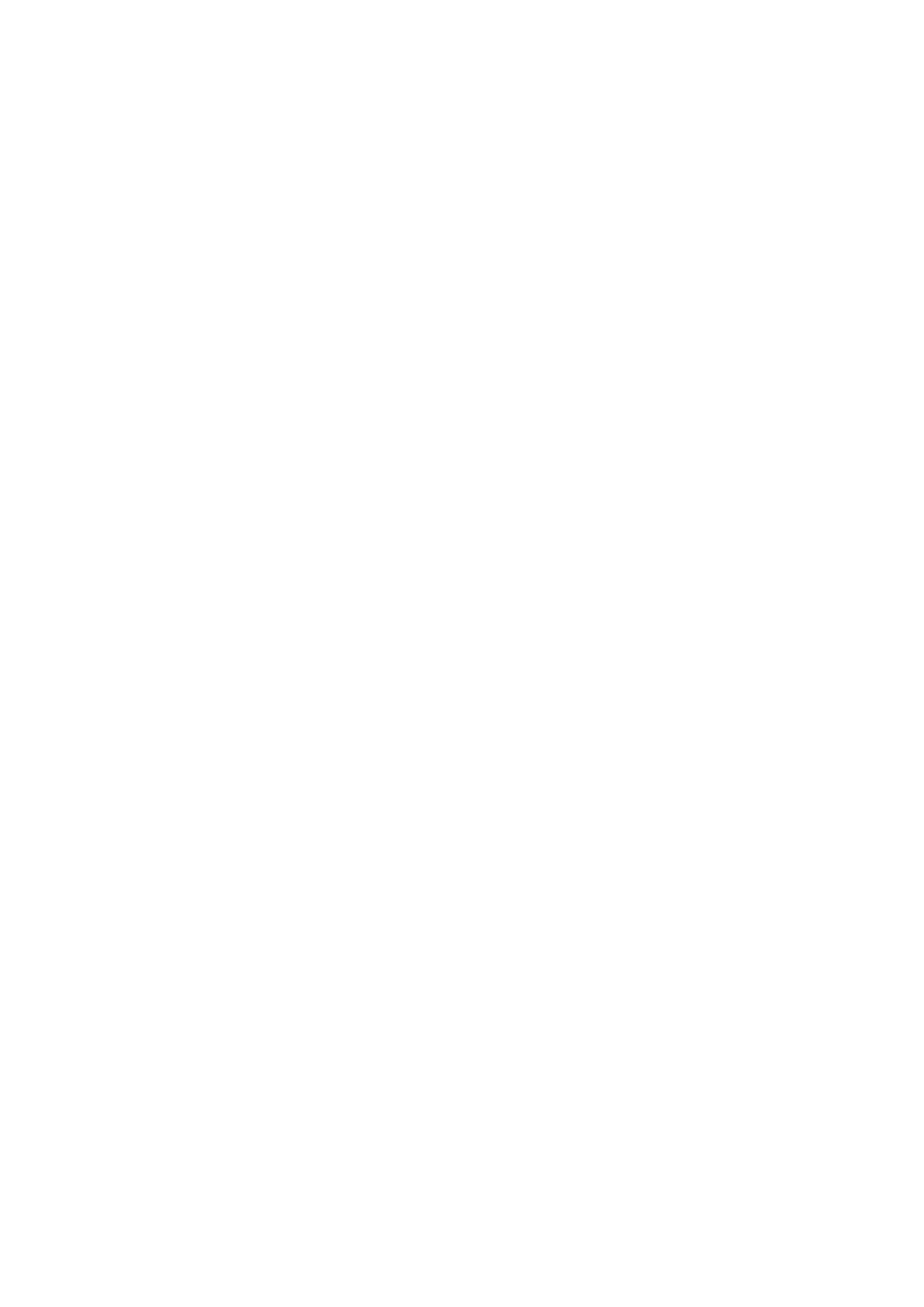



A FRANCO-GERMAN INDUSTRIAL PARTNERSHIP TO PREPARE TODAY FOR TOMORROW'S SECURITY OF ELECTRICITY SUPPLY

**Ongoing ambitious and necessary energy transitions in Europe are questioning the security of electricity supply.** With the steady growth of intermittent renewable energies, weather will play an increasingly important role being itself a source of uncertainty.

Aware of this change, UFE and BDEW, professional associations of the **two largest power markets in Europe, together representing over a third of the electricity consumed and produced in the European Union,** have decided to join their efforts to carry out a study on security of supply in a 2030 energy transition context.

Industrials from either side of the Rhine share two strong convictions that have deeply shaped the work performed in this study. First, in years to come, security of supply will be tackled more and more transnationally at the regional level and France and Germany will have a key part to play in this regard. Indeed, the two countries are at the core of the European Energy Union. Because of their central geographical situation, they are a bridge between Western and Eastern European countries and between Southern and Northern Europe. Assessing the level of security of supply reached in 2030 at the Franco-German level – as it is done in this study - is therefore a meaningful approach. Second, in today's liberalized power sector, security of supply issues cannot be discussed without considering market incentives. In the past, the level of installed capacities and their technical lifespan have been considered as key indicators for security of electricity supply. From now on, the level of security of supply delivered to European citizens will be more and more the result of decentralized investments and decommissioning decisions taken by market parties. These decisions are very much impacted by the power market design.

In this context, this **quantitative study** aims at answering two essential questions at the Franco-German level :

- **In 2030, will security of supply in an energy transition context be ensured at the desired level, by an energy only market - even an improved one (=without price cap<sup>1</sup> )? What will be the effects of introducing a capacity mechanism, from the investor's point of view? From the community's point of view?**
- **What will be the consequences of a coordinated introduction of similar capacity mechanisms in France and Germany?**

Proactive hypothesis have been taken for 2030 in order to reflect a low carbon electricity system and a major part for demand side management (DSM):

- **40% renewables in both countries**
- **50% nuclear in France**

**• An important DSM volume: 11 GW in France (= 4 times the current volume) ; 7,5 GW in Germany (= 5 times2 the current volume )**

**• An optimized France-Germany interconnection: 7GW (=doubling of 2015 capacity)**

Thus, by modelling the investment behavior of market parties in several market frameworks and by assessing what would be the consequences of such market designs in terms of security of supply for the two countries, this study delivers unique insight for the current European debate on the electricity market design reform.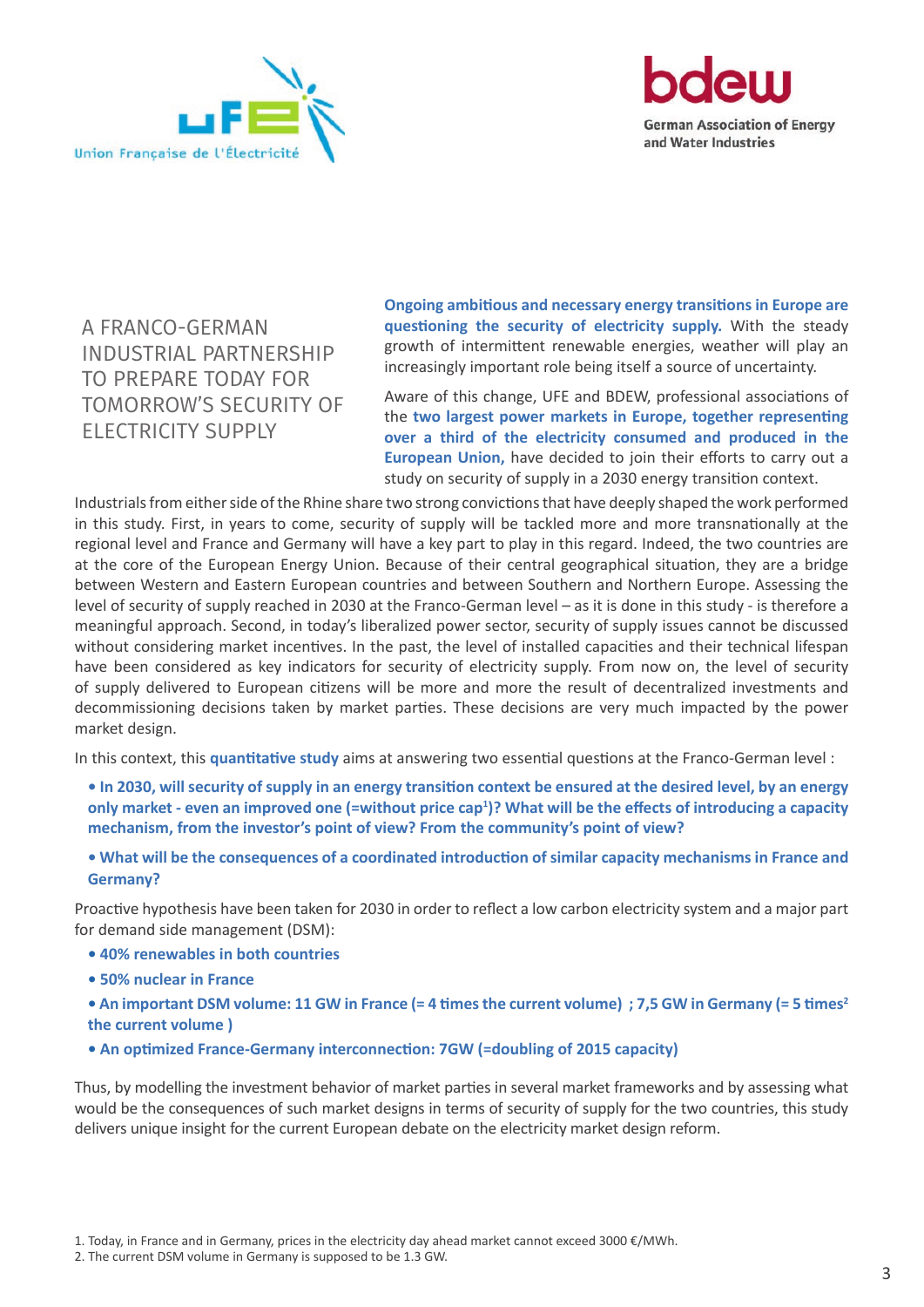



#### 2030: WEATHER RISKS CHALLENGE INVESTMENT DECISIONS

In 2030 and beyond, investments in conventional generation and DSM will still be needed but investment conditions will be uncertain. With the growing importance of renewable energies (RES) in European electricity mixes, weather uncertainties will play an even greater role than today for the power sector. Not only will demand continue to highly depend on temperatures, particularly in France, but generation from renewable assets

will also vary greatly because of the variability of wind and solar resources. As a consequence, the net demand to be satisfied by conventional plants and DSM will show very random evolutions. From one year to another, the net peak demand will be very different. Similarly, the number of hours during which back-up assets will be needed and scarcity prices occur will also fluctuate significantly. Many capacities will not be used to their full extent or not at all in ordinary years, thus playing an insurance role.

Unfortunately, the majority of studies performed on market-design and security of supply issues neglects this fundamental weather dimension and therefore come to incorrect conclusions. To avoid this pitfall, this weather dimension has been fully integrated in this study and 50 representative weather scenarios have been used (referring to 30 years of historical data). Each of these scenarios represents possible demand and RES generation time series for all the hours of a given year. They illustrate the link between temperature, wind and solar radiation, and therefore the link between consumption and RES production. They clearly show that, in 2030, weather uncertainties would be one of the main stakes that the power system will have to cope with.

By integrating this weather uncertainty, the study evaluates whether actors are rather willing or reluctant to invest, depending on the market design studied :

- **Energy only market<sup>3</sup> (EOM) with de facto price cap**
- **Energy only market (EOM) without price cap**
- **Energy market (with or without price cap) + capacity mechanism only in France**
- **Energy market (with or without price cap) + capacity mechanisms in France and in Germany**

For each market design scenario, the model simulates investors' behaviors resulting into a new power mix with specific characteristics, namely:

- **the level of security of supply**
- **the overall economic efficiency**
- **the cost for consumers**

FREE PRICING IN AN EOM (=WITHOUT PRICE CAP) UNABLE TO ENSURE SECURITY OF SUPPLY

With regard to these ever-growing weather uncertainties, the results of the simulations performed in the study underline that the current energy market framework appears to be maladjusted.

**In an Energy Only Market, with or without price cap, generators, in particular peak generators, as well as demand response, need to rely on a few years with high scarcity rents for their plants to recover their costs.**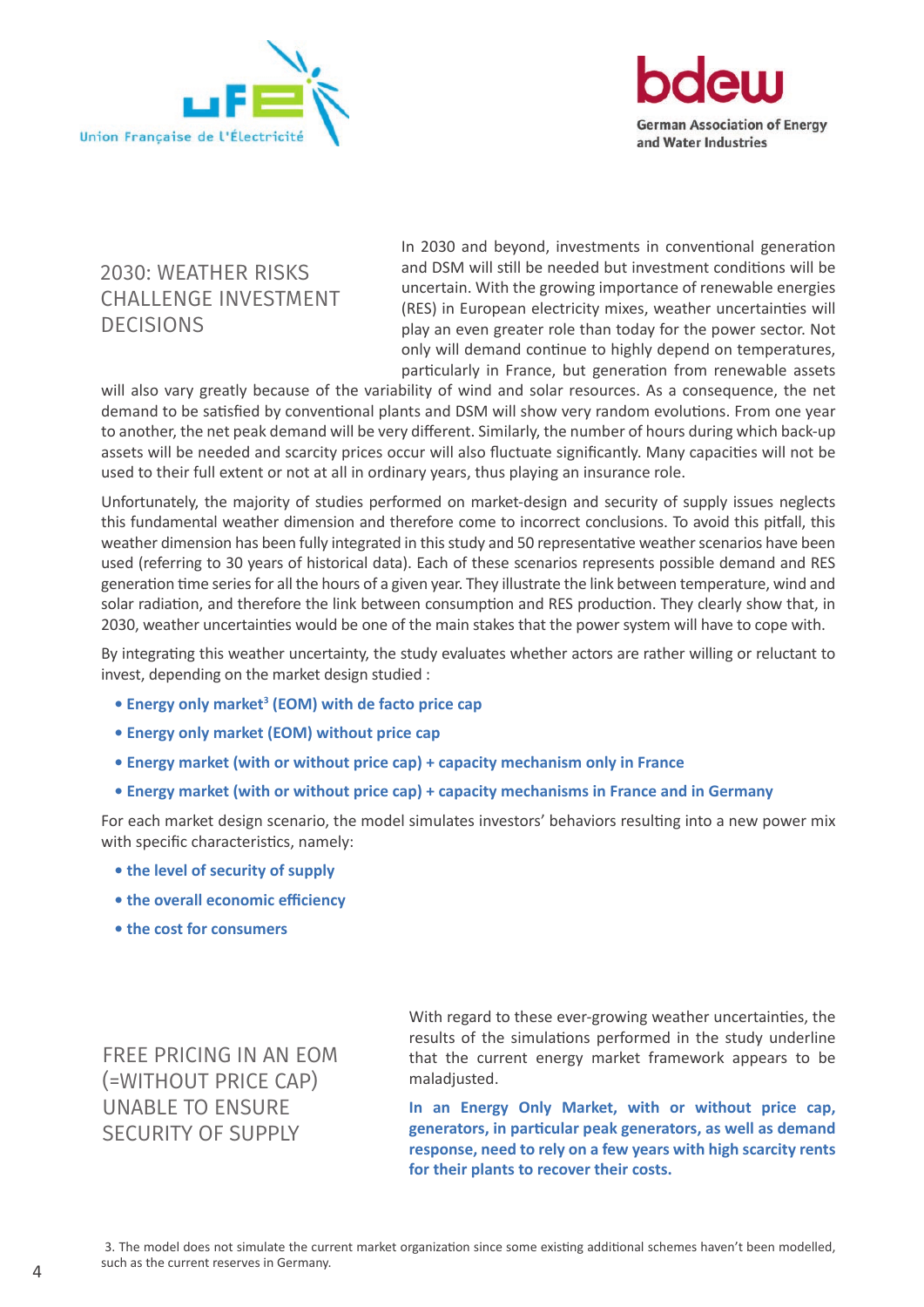





Indeed, among the 50 possible climatic years modelled in the study, benefits for market parties would arise in only seven years which would be very profitable. Even if one assumes that price spikes will be socially and politically accepted, this gives rise to two main uncertainties for investors. First: will these tense climatic - and thus profitable - years actually materialize during the lifetime of their assets? Second: when will these years occur? Will it be during the first years following their investments or will it be later? The study demonstrates that because of these uncertainties, investors will find themselves in a very risky environment. For instance, if France and Germany were to rely exclusively on an EOM, peak plants needed to ensure security of supply would bear a risk of 25 % in France and 23% in Germany to recover less than half of the initial investment and a risk of 40 % in France and 39 % in Germany to recover less than 75% of it. This level of risk is unbearable for investors and the study demonstrates that it will result in an overall underinvestment situation and failing to ensure security of supply. As a matter of fact, with just an EOM (free pricing scenario), the level of security of supply reached in France will be 50% lower than the one targeted by French public authorities



Moreover, in addition to this under-capacity situation, market parties will tend to prefer comparatively less risky investments such as baseload assets rather than more risky assets such as DSM and peak plants. DSM would then lack incentives to develop. Thus, **the resulting power mix will not be optimal, neither in terms of overall capacity nor in terms of its composition.**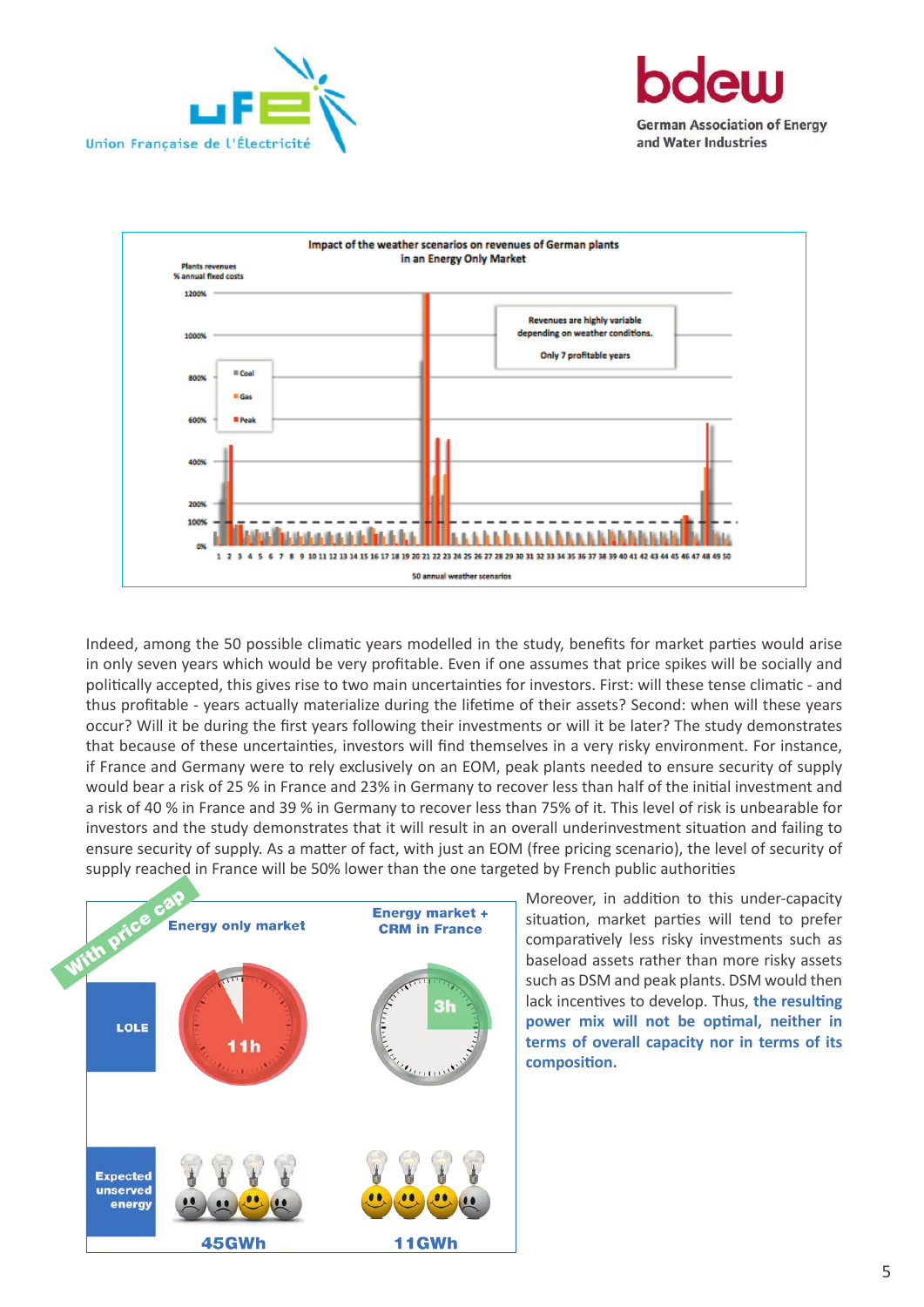



#### A CAPACITY MECHANISM SECURES THE ENERGY **TRANSITION**

By contrast, the introduction of a (market-wide) capacity mechanism reduces the exposure of investors to the uncertainty associated to weather conditions and consequently remedies the underinvestment shortfall associated with an EOM framework.

#### Indeed, **by balancing the risks linked to variability of wind and PV production, and to thermo-sensitivity of demand, such a capacity mechanism acts as an insurance mechanism.**

The capacity mechanism provides greater predictability on long term revenues and therefore spurs on investment in generation and in demand response, without discrimination. In doing so, **a capacity mechanism allows to achieve the required level of security of supply** even with a high level of renewable energy. It therefore ensures a safe and sustainable energy transition.

However, such a capacity mechanism does not eliminate the uncertainty on revenues: this mechanism is neither a subsidy nor a long-term income guarantee. Market parties still have to face price and volume risks.

A CAPACITY MECHANISM SECURES THE ENERGY TRANSITION AT A LOWER COST

**Contrary to a common belief, adding a capacity mechanism to the energy market leads to cost reductions in the long term:**

- **As security of supply is improved, the cost of loss of load is reduced**
- **In comparison with an EOM framework, the investment risk premium is lower with a capacity mechanism. Indeed, producers earn less in average but their incomes are also less random (reduction of the mathematical revenues expectation together with a reduction of their variance – see graphic)**
- **Eventually, in a market design with a capacity mechanism, the electricity mix will be more adjusted and DSM will find new incentives to develop**



The capacity mechanism thus reduces the loss of load expectation and provides security of supply without overcompensating assets.

Introducing a capacity mechanism leads to an improvement of the social welfare in the best case scenario. For instance, **an increase in social welfare of 370 m€ per year can be achieved thanks to the implementation**  of a capacity mechanism in France, by comparison with an EOM with price cap. Furthermore, costs do not differ much, regardless of whether the market design is complemented by a capacity mechanism or consists in an EOM without any price cap.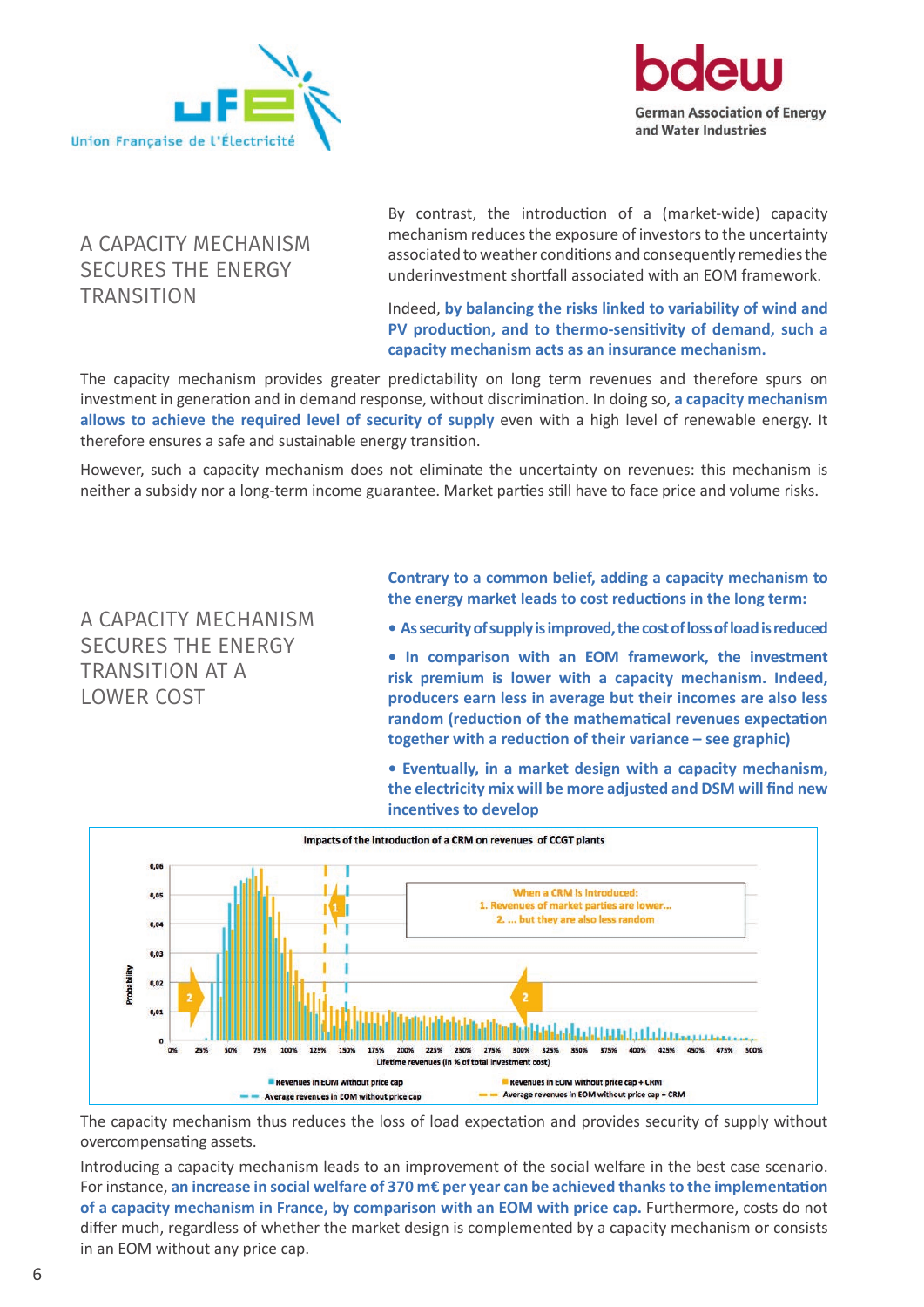



Besides, a capacity mechanism in France leads French consumers to save<sup>4</sup> around 87 M€ on their electricity bills, in comparison to free pricing in the energy only market scenario. The introduction of such a mechanism also benefits to German consumers who save around 82 M€ per year. If Germany were to introduce also a capacity mechanism, French and German consumers would respectively realize additional savings around 180 M€ for French consumers and 225 M€ for German consumers

**As a consequence and contrary to conventional wisdom, the introduction of a capacity mechanism brings about a higher level of security of supply thus benefiting consumers without inflicting additional costs and even resulting in gains.**

A CAPACITY MECHANISM SECURES THE ENERGY TRANSITION AND FOSTERS FLEXIBILITY AND DEMAND RESPONSE

Our study also shows that a capacity mechanism makes the transformation of the energy system easier. Indeed, complementing the market design with such a tool leads to a mix which better meets the future needs of consumers and issues of the electric system. In particular:

- **a capacity mechanism ensures security of supply of a renewable and low-carbon mix**
- **a capacity mechanism provides incentives for demand response**
- **a capacity mechanism provides incentives for flexible assets**

A REGIONAL COORDINATED APPROACH ON CAPACITY MECHANISMS ENHANCES BENEFITS FOR ALL

A simultaneous introduction of similar capacity mechanisms in France and Germany would result in efficiency benefits for all. It is by far more efficient to deliver security of supply on a bilateral and regional basis rather than on a purely national basis: the total capacity is optimized to ensure security of supply, the structure of the mix evolves as a result of the reduced risk, and last, the global welfare is increased across the whole zone.

Compared to the scenario were a capacity mechanism would be introduced only in France, in complement to the electricity market without price cap, the introduction of coordinated capacity mechanisms in 2030 in France and in Germany (provided they respect some fundamental principles: market-wide, market-based and technology neutral) would reduce the expected unserved energy by 35% for the two countries and would increase additional savings by €405 million per year for both German and French consumers.

**To open up this bilateral approach within a wider regional scope and to give a new European dimension to security of supply will definitely enhance these benefit**



4. These results were computed by comparing risk premiums reduction costs calculated for investments on optimized capacity, to  $\overline{7}$ which security of supply improvement gains/losses are added.